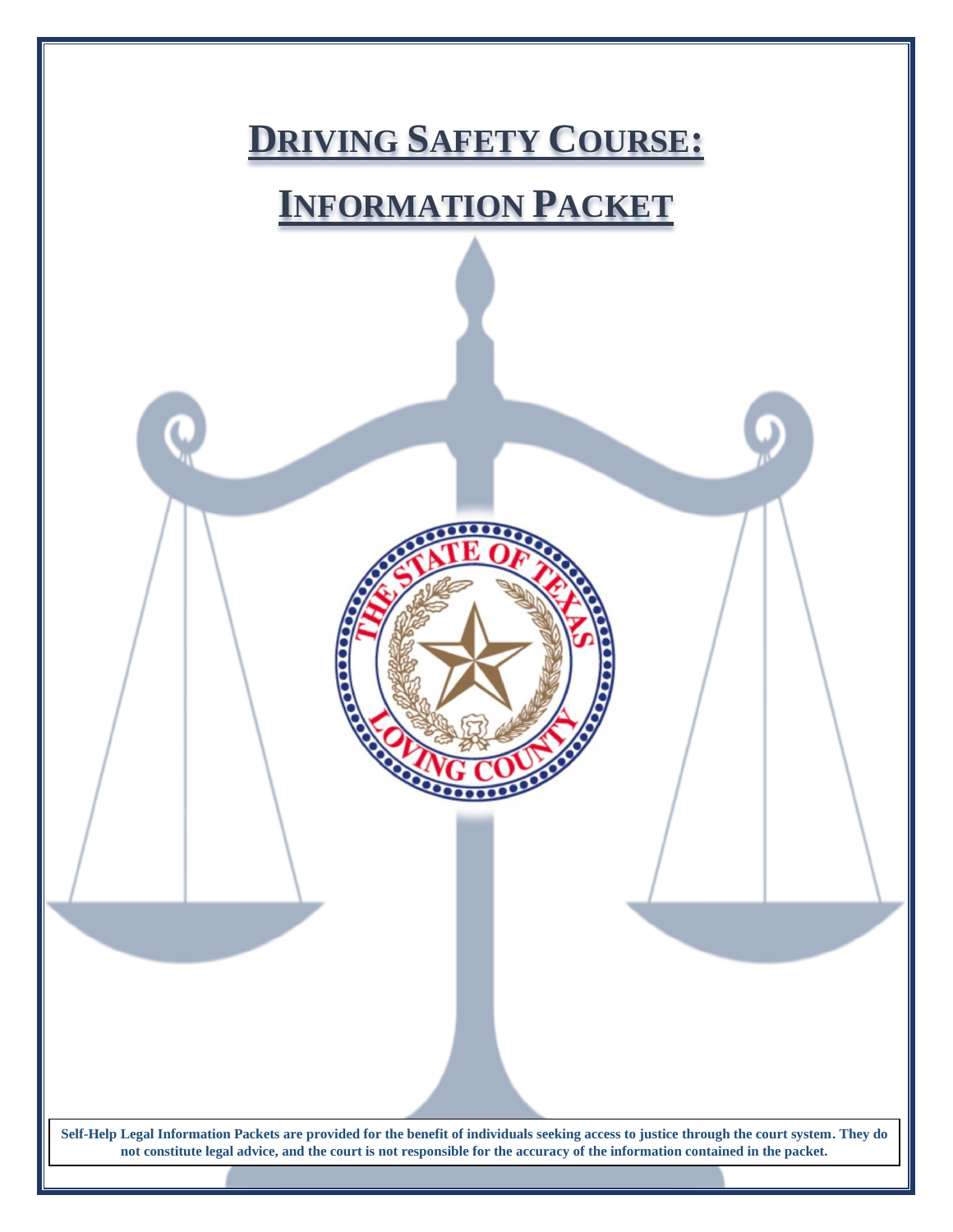## **Qualifications for a driving safety course (DSC)**

The qualifications for a driving safety course (DSC) are as follows:

- 1. You did not hold a CDL (commercial driver's license) when you received the citation and you currently do not hold a CDL.
- 2. The offense was not in a work zone with workers present.
- 3. The offense itself was not for:
	- Speeding 25 mph or more over the speed limit.
	- Passing a school bus loading or unloading children.
	- Failing to stop and render aid or exchange information.
- 4. You return the completed request form on or before your appearance date.

## **Request form**

You must print the request form and complete it fully, then sign the form before a notary and mail or email the form to our office along with all the required paperwork listed on the form. Required paperwork includes:

- A copy of your valid Texas driver's license.
- A copy of your current valid insurance.

• Payment of the \$144.00 driving safety course court cost and fee. Payment can be made by money order or cashier's check (no personal checks) or by credit/debit card online at [www.texasonlinerecords.com](http://www.texasonlinerecords.com/) (a 5% service fee applies to all card payments).

## **Taking the course**

After you turn in your completed form, required paperwork and payment, the court will contact you with a due date for your course. Once have been